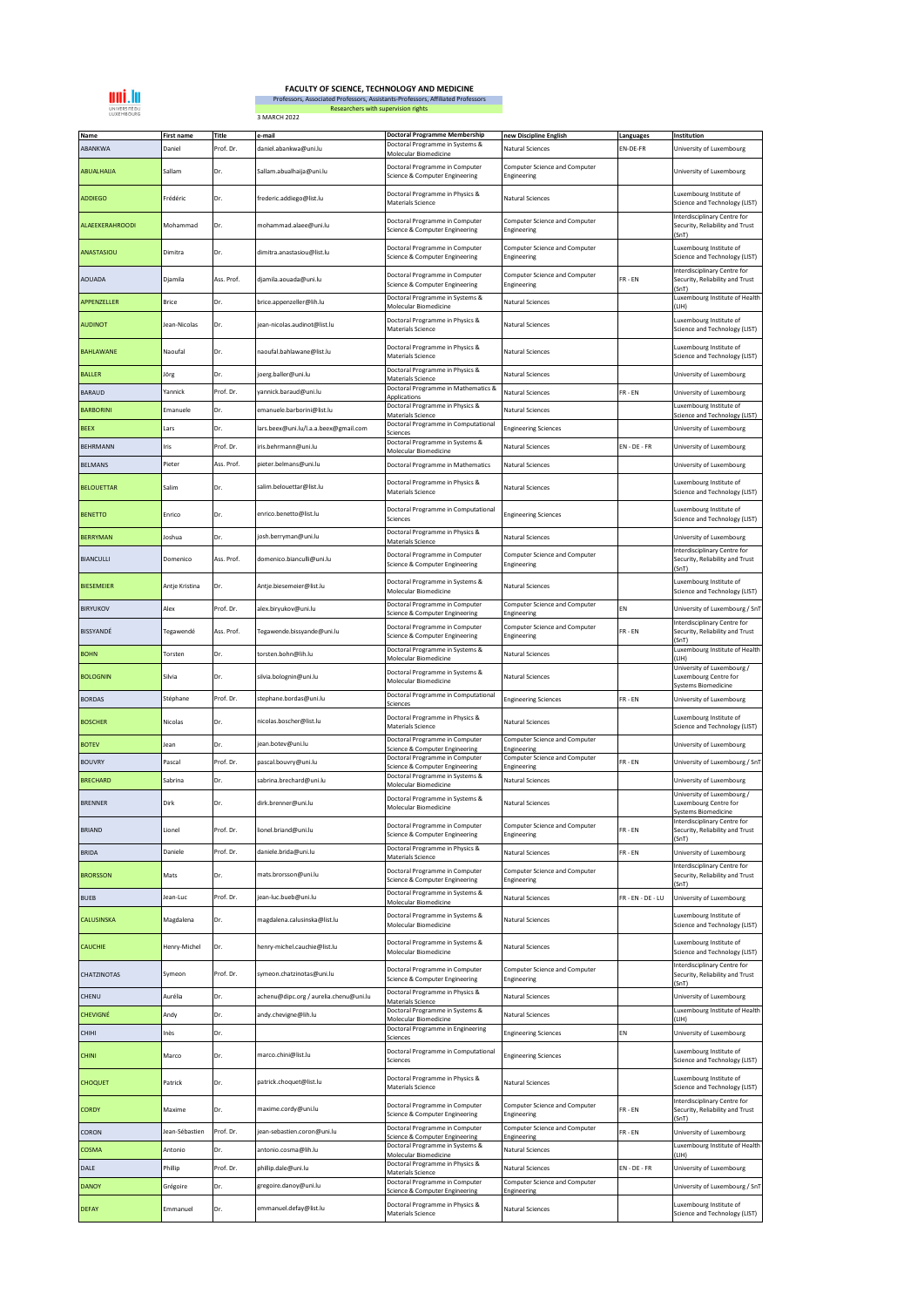| DEL CAMPO ECHEVARRIA       | Adolfo         | Dr.        | adolfo.delcampo@uni.lu       | Doctoral Programme in Physics &<br>Materials Science                                        | Natural Sciences                                            |                           | University of Luxembourg                                                                     |
|----------------------------|----------------|------------|------------------------------|---------------------------------------------------------------------------------------------|-------------------------------------------------------------|---------------------------|----------------------------------------------------------------------------------------------|
| <b>DEL SOL MESA</b>        | Antonio        | Prof. Dr.  | antonio.delsol@uni.lu        | Doctoral Programme in Systems &<br>Molecular Biomedicine                                    | Natural Sciences                                            | EN-SP                     | University of Luxembourg /<br>Luxembourg Centre for                                          |
| <b>DESAI</b>               | Mahesh         | Dr.        | mahesh.desai@lih.lu          | Doctoral Programme in Systems &<br>Molecular Biomedicine                                    | <b>Natural Sciences</b>                                     |                           | <b>Systems Biomedicine</b><br>Luxembourg Institute of Health<br>LIH)                         |
| <b>DEVAUX</b>              | Carole         | Dr.        | Carole.devaux@lih.lu         | Doctoral Programme in Systems &<br>Molecular Biomedicine                                    | Natural Sciences                                            |                           | Luxembourg Institute of Health<br>LIH)                                                       |
| <b>DEVAUX</b>              | Yvan           | Dr.        | Yvan.devaux@lih.lu           | Doctoral Programme in Systems &<br>Molecular Biomedicine                                    | Natural Sciences                                            |                           | Luxembourg Institute of Health                                                               |
| <b>DITTMAR</b>             | Gunnar         | Dr.        | Gunnar.dittmar@lih.lu        | Doctoral Programme in Systems &                                                             | Natural Sciences                                            |                           | (LIH)<br>Luxembourg Institute of Health                                                      |
| <b>DUBOIS</b>              | Eric           | Prof. Dr.  | eric.dubois@list.lu          | Molecular Biomedicine<br>Doctoral Programme in Computer<br>Science & Computer Engineering   | Computer Science and Computer<br>Engineering                |                           | (LIH)<br>Luxembourg Institute of<br>Science and Technology (LIST)                            |
| ENGEL                      | Thomas         | Prof. Dr.  | thomas.engel@uni.lu          | Doctoral Programme in Engineering                                                           | Computer Science and Computer<br><b>Engineering and</b>     | DE - EN - FR              | University of Luxembourg                                                                     |
| <b>ESPOSITO</b>            | Massimiliano   | Dr.        | massimiliano.esposito@uni.lu | Sciences<br>Doctoral Programme in Physics &                                                 | Sciences de l'Ingénieur<br>Natural Sciences                 | $FR - IT - EN - LU$       |                                                                                              |
|                            |                |            |                              | Materials Science<br>Doctoral Programme in Physics &                                        |                                                             | DE                        | University of Luxembourg<br>Luxembourg Institute of                                          |
| <b>ESWARA MOORTHY</b>      | Santhana       | Dr.        | anthana.eswara@list.lu       | Materials Science                                                                           | Natural Sciences                                            |                           | Science and Technology (LIST)<br>uxembourg Institute of Health                               |
| FAGHERAZZI                 | Guy            | Dr.        | guy.fagherazzi@lih.lu        | Doctoral Programme in Systems &<br>Molecular Biomedicine<br>Doctoral Programme in Physics & | Natural Sciences                                            |                           | (LIH)                                                                                        |
| FODOR                      | Etienne        | Dr.        | etienne.fodor@uni.lu         | Materials Science<br>Doctoral Programme in Computational                                    | <b>Natural Sciences</b>                                     |                           | University of Luxembourg                                                                     |
| <b>FRANCIS</b>             | Olivier        | Prof. Dr.  | olivier.francis@uni.lu       | Sciences                                                                                    | <b>Engineering Sciences</b>                                 | $FR - EN - DE$            | University of Luxembourg<br>Interdisciplinary Centre for                                     |
| FRANK                      | Raphaël        | Ass. Prof. | raphael.frank@uni.lu         | Doctoral Programme in Computer<br>Science & Computer Engineering                            | Computer Science and Computer<br>Engineering                |                           | Security, Reliability and Trust<br>(SnT)                                                     |
| FRIDGEN                    | Gilbert        | Prof. Dr.  | gilbert.fridgen@uni.lu       | Doctoral Programme in Computer<br>Science & Computer Engineering                            | Computer Science and Computer<br>Engineering                | DE - EN                   | Interdisciplinary Centre for<br>Security, Reliability and Trust<br>(SnT)                     |
| <b>GERAKIS</b>             | Alexandros     | Dr.        | alexandros.gerakis@list.lu   | Doctoral Programme in Physics &<br>Materials Science                                        | Natural Sciences                                            |                           | Luxembourg Institute of<br>Science and Technology (LIST)                                     |
| GIUNTA                     | Gaetano        | Dr.        | gaetano.giunta@list.lu       | Doctoral Programme in Computational<br>Science:                                             | <b>Engineering Sciences</b>                                 |                           | Luxembourg Institute of<br>Science and Technology (LIST)                                     |
| <b>GLAAB</b>               | Enrico         | Dr.        | enrico.glaab@uni.lu          | Doctoral Programme in Systems &<br>Molecular Biomedicine                                    | Natural Sciences                                            | EN-DE                     | University of Luxembourg /<br>Luxembourg Centre for                                          |
| GOLEBIEWSKA                | Anna           | Dr.        | anna.golebiewska@lih.lu      | Doctoral Programme in Systems &<br>Molecular Biomedicine                                    | Natural Sciences                                            |                           | <b>Systems Biomedicine</b><br>Luxembourg Institute of Health<br>(L H)                        |
|                            |                |            |                              | Doctoral Programme in Systems &<br>Molecular Biomedicine and                                | Natural Sciences and                                        |                           | University of Luxembourg /                                                                   |
| GONCALVES                  | Jorge          | Prof. Dr.  | jorge.goncalves@uni.lu       | Doctoral Programme in Computational<br>Sciences                                             | Sciences de l'Ingénieur                                     | $EN - SP - PT$            | Luxembourg Centre for<br><b>Systems Biomedicine</b>                                          |
| <b>GRANZOW</b>             | Torsten        | Dr.        | torsten.granzow@list.lu      | Doctoral Programme in Physics &                                                             | Natural Sciences                                            |                           | Luxembourg Institute of                                                                      |
| GROVA                      | Nathalie       | Dr.        | nathalie.grova@lih.lu        | Materials Science<br>Doctoral Programme in Systems &                                        | Natural Sciences                                            |                           | Science and Technology (LIST)<br>Luxembourg Institute of Health                              |
| GRÜNEWALD                  | Anne           | Prof. Dr.  | anne.gruenewald@uni.lu       | Molecular Biomedicine<br>Doctoral Programme in Systems &                                    | <b>Natural Sciences</b>                                     | DE-EN                     | LIH)<br>University of Luxembourg /<br>Luxembourg Centre for                                  |
|                            |                |            |                              | Molecular Biomedicine                                                                       |                                                             |                           | <b>Systems Biomedicine</b>                                                                   |
| <b>GUELFI</b>              | Nicolas        | Prof. Dr.  | nicolas.guelfi@uni.lu        | Doctoral Programme in Computer<br>Science & Computer Engineering                            | Computer Science and Computer<br>Engineering                | FR-EN                     | University of Luxembourg                                                                     |
| GUENNOU                    | Mael           | Dr.        | mael.guennou@uni.lu          | Doctoral Programme in Physics &<br>Materials Science                                        | Natural Sciences                                            | FR-EN-DE                  | University of Luxembourg                                                                     |
| <b>GUIMARAES MADUREIRA</b> | André          | Dr.        | andre.madureira@list.lu      | Doctoral Programme in Engineering<br>Sciences                                               | <b>Engineering Sciences</b>                                 |                           | Luxembourg Institute of<br>Science and Technology (LIST)                                     |
|                            |                |            |                              |                                                                                             |                                                             |                           |                                                                                              |
| <b>GUTLEB</b>              | Arno Christian | Dr.        | arno.gutleb@list.lu          | Doctoral Programme in Systems &<br>Molecular Biomedicine                                    | Natural Sciences                                            |                           | Luxembourg Institute of<br>Science and Technology (LIST)                                     |
| HAAN                       | Claude         | Dr.        | claude.haan@uni.lu           | Doctoral Programme in Systems &<br>Molecular Biomedicine                                    | Natural Sciences                                            |                           | University of Luxembourg                                                                     |
| HAAN                       | Serge          | Prof. Dr.  | serge.haan@uni.lu            | Doctoral Programme in Systems &<br>Molecular Biomedicine                                    | Natural Sciences                                            | $FN - DF - FR - IU$       | University of Luxembourg                                                                     |
| HADJI-MINAGLOU             | Jean-Régis     | Prof. Dr.  | jean-regis.minaglou@uni.lu   | Doctoral Programme in Engineering<br>Sciences                                               | <b>Engineering Sciences</b>                                 | EN - DE - FR - LU         | University of Luxembourg                                                                     |
| HALE                       | lack           | Dr.        | jack.hale@uni.lu             | Doctoral Programme in Computational<br>Sciences                                             | <b>Engineering Sciences</b>                                 |                           | University of Luxembourg                                                                     |
| <b>HANSEN</b>              |                | Prof. Dr.  | oachim.hansen@uni.lu         | Doctoral Programme in Engineering<br>Sciences                                               | Ingineering Scie                                            | $EN - DE$                 | University of Luxembourg                                                                     |
| HE                         | Feng           | Dr.        | Feng.he@lih.lu               | Doctoral Programme in Systems &<br>Molecular Biomedicine                                    | Natural Sciences                                            |                           | (LIH)                                                                                        |
| <b>HEIN</b>                | Andreas        | Prof. Dr.  | andreas.hein@uni.lu          | Doctoral Programme in Computer<br>Science & Computer Engineering                            | Computer Science and Computer<br>Engineering                |                           | University of Luxembourg                                                                     |
| HENEKA                     | Michael        | Prof. Dr.  | nichael.heneka@uni.lu        | Doctoral Programme in Systems &<br>Molecular Biomedicine                                    | Natural Sciences                                            |                           | University of Luxembourg                                                                     |
| HERTEL                     | Frank          | Dr.        | hertel.frank@chl.lu          | Doctoral Programme in Systems &<br>Molecular Biomedicine                                    | <b>Natural Sciences</b>                                     |                           | Centre Hospitalier de<br>Luxembourg (CHL)                                                    |
| HEUSCHLING                 | Paul           | Prof. Dr.  | paul.heuschling@uni.lu       | Doctoral Programme in Systems &<br>Molecular Biomedicine                                    | Natural Sciences                                            | $EN - DE - FR - LU$       | University of Luxembourg                                                                     |
| <b>HILGER</b>              | Christiane     | Dr.        | christiane.hilger@lih.lu     | Doctoral Programme in Systems &<br>Molecular Biomedicine                                    | Natural Sciences                                            |                           | Luxembourg Institute of Health<br>(LIH)                                                      |
| <b>HISSLER</b>             | Christophe     | Dr.        | christophe.hissler@list.lu   | Doctoral Programme in Engineering<br>Sciences                                               | <b>Engineering Sciences</b>                                 |                           | Luxembourg Institute of Health<br>Luxembourg Institute of<br>Science and Technology (LIST)   |
| <b>HOFFMANN</b>            | Lucien         | Dr.        | lucien.hoffmann@list.lu      | Doctoral Programme in Systems &<br>Molecular Biomedicine                                    | Natural Sciences                                            |                           | Luxembourg Institute of<br>Science and Technology (LIST)                                     |
| HOSTACHE                   | Renaud         | Dr.        | renaud.hostache@list.lu      | Doctoral Programme in Computational<br>Sciences                                             | <b>Engineering Sciences</b>                                 |                           | Luxembourg Institute of<br>Science and Technology (LIST)                                     |
| HÜBSCHEN                   | Judith         | Dr.        | judith.huebschen@lih.lu      | Doctoral Programme in Systems &<br>Molecular Biomedicine                                    | Natural Sciences                                            |                           | (I IH)                                                                                       |
| HUSCH                      | Andreas        | Dr.        | andreas.husch@uni.lu         | Doctoral Programme in Computational<br>Sciences                                             | <b>Engineering Sciences</b>                                 |                           | University or cuxembourg /<br>Luxembourg Centre for                                          |
| IÑIGUEZ                    | Jorge          | Dr.        | jorge.iniguez@list.lu        | Doctoral Programme in Physics &<br>Materials Science                                        | Natural Sciences                                            | EN                        | Luxembourg Institute of<br>Science and Technology (LIST)                                     |
| JAMROGA                    | Wojciech       | Dr.        | wojciech.jamroga@uni.lu      | Doctoral Programme in Computer<br>Science & Computer Engineering                            | Computer Science and Computer<br>Engineering                |                           | Interdisciplinary Centre for<br>Security, Reliability and Trust<br>(SnT)                     |
| <b>JANJI</b>               | Bassam         | Dr.        | bassam.janji@lih.lu          | Doctoral Programme in Systems &<br>Molecular Biomedicine                                    | <b>Natural Sciences</b>                                     |                           | (LIH)                                                                                        |
| <b>JUNK</b>                | Jürgen         | Dr.        | juergen.junk@list.lu         | Doctoral Programme in Computational<br>Sciences                                             | Natural Sciences                                            |                           | Luxembourg Institute of<br>Science and Technology (LIST)                                     |
| KEDZIORA                   | Slawomir       | Prof. Dr.  | slawomir.kedziora@uni.lu     | Doctoral Programme in Engineering                                                           | <b>Engineering Sciences</b>                                 | Polish - EN               | Luxembourg Institute of Health<br>Luxembourg Institute of Health<br>University of Luxembourg |
| KELSEN                     | Pierre         | Prof. Dr.  | pierre.kelsen@uni.lu         | Sciences<br>Doctoral Programme in Computer<br>Science & Computer Engineering                | Computer Science and Computer<br>Engineering                | $EN$ - $FR$ - $DE$ - $LU$ | University of Luxembourg                                                                     |
| KHADRAOUI                  | Djamel         | Dr.        | djamel.khadraoui@list.lu     | Doctoral Programme in Computer                                                              | Computer Science and Computer                               |                           | Luxembourg Institute of                                                                      |
| KISSELEFF                  | Steven         | Dr.        | steven.kisseleff@uni.lu      | Science & Computer Engineering<br>Doctoral Programme in Computer                            | Engineering<br>Computer Science and Computer                |                           | Science and Technology (LIST)                                                                |
| KLEIN                      | Jacques        | Ass. Prof. | jacques.klein@uni.lu         | Science & Computer Engineering<br>Doctoral Programme in Computer                            | Engineering<br>Computer Science and Computer<br>Engineering |                           | University of Luxembourg<br>Interdisciplinary Centre for<br>Security, Reliability and Trust  |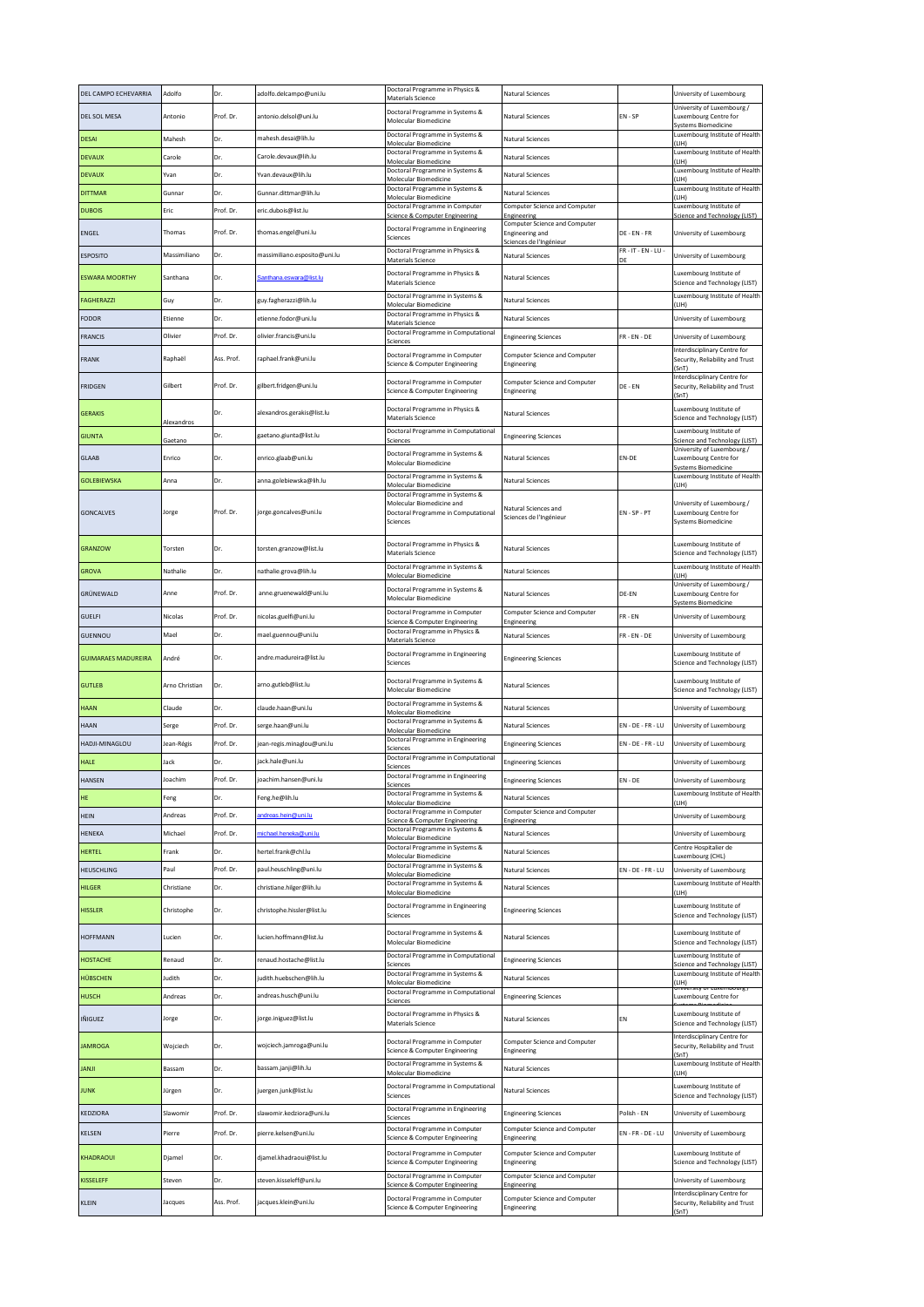| KLINK                 | Barbara     | Dr.        | Barbara.klink@Ins.etat.lu           | Doctoral Programme in Systems &<br>Molecular Biomedicine                                      | Natural Sciences                             |                     | Laboratoire National de Santé<br>(LNS)                                            |
|-----------------------|-------------|------------|-------------------------------------|-----------------------------------------------------------------------------------------------|----------------------------------------------|---------------------|-----------------------------------------------------------------------------------|
| KLUCKEN               | Jochen      | Dr.        | jochen.klucken@uni.lu               | Doctoral Programme in Systems &<br>Molecular Biomedicine                                      | Natural Sciences                             |                     | University of Luxembourg /<br>Luxembourg Centre for<br><b>Systems Biomedicine</b> |
| KOUTSAWA              | Yao         | Dr.        | yao.koutsawa@list.lu                | Doctoral Programme in Computational<br>Sciences                                               | <b>Engineering Sciences</b>                  |                     | Luxembourg Institute of<br>Science and Technology (LIST)                          |
| KRAUSE                | Roland      | Dr.        | roland.krause@uni.lu                | Doctoral Programme in Systems &<br>Molecular Biomedicine                                      | <b>Natural Sciences</b>                      |                     | University of Luxembourg /<br>Luxembourg Centre for<br><b>Systems Biomedicine</b> |
| KREIS                 | Stephanie   | Prof. Dr.  | stephanie.kreis@uni.lu              | Doctoral Programme in Systems &<br>Molecular Biomedicine                                      | <b>Natural Sciences</b>                      |                     | University of Luxembourg                                                          |
| KREISEL               | lens        | Dr.        | jens.kreisel@uni.lu                 | Doctoral Programme in Physics &<br>Materials Science                                          | Natural Sciences                             | DE - EN - FR        | University of Luxembourg                                                          |
| KRISHNAMOORTHY        | Sivashankar | Dr.        | sivashankar.krishnamoorthy@list.lu  | Doctoral Programme in Physics &<br><b>Materials Science</b>                                   | Natural Sciences                             |                     | Luxembourg Institute of<br>Science and Technology (LIST)                          |
| KRÜGER                | Rejko       | Prof. Dr.  | reiko.krueger@uni.lu                | Doctoral Programme in Systems &<br>Molecular Biomedicine                                      | <b>Natural Sciences</b>                      | DE - EN - FR        | University of Luxembourg /<br>Luxembourg Centre for<br>systems Biomedicine        |
| KUEHN                 | Annette     | Dr.        | annette.kuehn@lih.lu                | Doctoral Programme in Systems &<br>Molecular Biomedicine                                      | Natural Sciences                             |                     | Luxembourg Institute of Health<br>LIH)                                            |
| LAACHACHI             | Abdelghani  | Dr.        | abdelghani.laachachi@list.lu        | Doctoral Programme in Physics &<br><b>Materials Science</b>                                   | Natural Sciences                             |                     | uxembourg Institute of<br>Science and Technology (LIST)                           |
| LAGERWALL             | Jan         | Dr.        | jan.lagerwall@uni.lu                | Doctoral Programme in Physics &                                                               | <b>Natural Sciences</b>                      | $EN - DE$           | University of Luxembourg                                                          |
| LAGUNAS               | Eva         | Dr.        | eva.lagunas@uni.lu                  | Materials Science<br>Doctoral Programme in Computer<br>Science & Computer Engineering         | Computer Science and Computer<br>Engineering |                     | Interdisciplinary Centre for<br>Security, Reliability and Trust                   |
| LARUE                 | Catherine   | Dr.        | catherine.larue@lih.lu              | Doctoral Programme in Systems &                                                               | Natural Sciences                             |                     | (SnT)<br>Luxembourg Institute of Health                                           |
| LE TRAON              | Yves        | Prof. Dr.  | yves.letraon@uni.lu                 | Molecular Biomedicine<br>Doctoral Programme in Computer                                       | Computer Science and Computer                | FR-EN               | (LIH)<br>University of Luxembourg / Sn'l                                          |
| LEIVA                 | Luis        | Ass. Prof. | luis.leiva@uni.lu                   | Science & Computer Engineering<br>Doctoral Programme in Computer                              | Engineering<br>Computer Science and Computer |                     | University of Luxembourg                                                          |
| LENOBLE               | Damien      | Dr.        | Damien.lenoble@list.lu              | Science & Computer Engineering<br>Doctoral Programme in Physics &<br><b>Materials Science</b> | Engineering<br>Natural Sciences              |                     | Luxembourg Institute of<br>Science and Technology (LIST)                          |
| LENZINI               | Gabriele    | Ass. Prof. | gabriele.lenzini@uni.lu             | Doctoral Programme in Computer                                                                | Computer Science and Computer                |                     | Interdisciplinary Centre for                                                      |
| LEPREVOST             | Franck      | Prof. Dr.  | franck.leprevost@uni.lu             | Science & Computer Engineerin<br>Doctoral Programme in Computer                               | Engineerin<br>Computer Science and Computer  | FR - EN - DE        | Security, Reliability and Tru                                                     |
|                       |             |            |                                     | Science & Computer Engineering<br>Doctoral Programme in Systems &                             | Engineering                                  |                     | University of Luxembourg                                                          |
| LETELLIER             | Elisabeth   | Dr.        | elisabeth.letellier@uni.lu          | Molecular Biomedicine                                                                         | Natural Sciences                             |                     | University of Luxembourg                                                          |
| LETURCQ               | Renaud      | Dr.        | renaud.leturcq@list.lu              | Doctoral Programme in Physics &<br>Materials Science<br>Doctoral Programme in Mathematics &   | Natural Sciences                             |                     | uxembourg Institute of<br>Science and Technology (LIST)                           |
| LEY                   | Christophe  | Prof. Dr.  | christophe.ley@uni.lu               | Applications and<br>Doctoral Programme in Computational<br>Sciences                           | <b>Natural Sciences</b>                      |                     | University of Luxembourg                                                          |
| LEYER                 | Stephan     | Prof. Dr.  | stephan.leyer@uni.lu                | Doctoral Programme in Engineering<br>Sciences                                                 | <b>Engineering Sciences</b>                  | DE - EN             | University of Luxembourg                                                          |
| LINSTER               | Carole      | Dr.        | carole.linster@uni.lu               | Doctoral Programme in Systems &<br>Molecular Biomedicine                                      | Natural Sciences                             |                     | University of Luxembourg /<br>Luxembourg Centre for<br><b>Systems Biomedicine</b> |
| <b>LUNCA POPA</b>     | Petru       | Dr.        | petru.luncapopa@list.lu             | Doctoral Programme in Physics &<br><b>Materials Science</b>                                   | <b>Natural Sciences</b>                      |                     | Luxembourg Institute of<br>Science and Technology (LIST)                          |
| MAAS                  | Stefan      | Prof. Dr.  | stefan.maas@uni.lu                  | Doctoral Programme in Engineering<br>Sciences                                                 | <b>Engineering Sciences</b>                  | DE - FR - EN - LU   | University of Luxembourg                                                          |
| MAKRADI               | Ahmed       | Dr.        | ahmed.makradi@list.lu               | Doctoral Programme in Physics &<br>Materials Science                                          | Natural Sciences                             |                     | Luxembourg Institute of<br>Science and Technology (LIST)                          |
| MALISOUX              | Laurent     | Dr.        | laurent.malisoux@lih.lu             | Doctoral Programme in Systems &<br>Molecular Biomedicine                                      | <b>Natural Sciences</b>                      |                     | Luxembourg Institute of Health<br>ILIHI                                           |
| MALLICK               | Kaniska     | Dr.        | kaniska.mallick@list.lu             | Doctoral Programme in Computational<br>Sciences                                               | <b>Natural Sciences</b>                      |                     | Luxembourg Institute of<br>Science and Technology (LIST)                          |
| MALVETTI              | Massimo     | Prof. Dr.  | massimo.malvetti@uni.lu             | Doctoral Programme in Physics &<br>Materials Science                                          | Natural Sciences                             | FR - DE - EN - LU   | University of Luxembourg                                                          |
| MARICHAL              | lean-Luc    | Prof. Dr.  | jean-luc.marichal@uni.lu            | Doctoral Programme in Mathematics &<br>Applications                                           | <b>Natural Sciences</b>                      | FR-EN               | University of Luxembourg                                                          |
| <b>MARTINEZ LUNA</b>  | Carol       | Dr.        | carol.martinezluna@uni.lu           | Doctoral Programme in Computer<br>Science & Computer Engineering                              | Computer Science and Computer<br>Engineering |                     | Interdisciplinary Centre for<br>Security, Reliability and Trust<br>(SnT)          |
| MASSARD               | Gilbert     | Dr.        | gilbert.massard@uni.lu              | Doctoral Programme in Systems &<br>Molecular Biomedicine                                      | Natural Sciences                             | $FR - DE - EN - LU$ | University of Luxembourg                                                          |
| MATGEN                | Patrick     | Dr.        | patrick.matgen@list.lu              | Doctoral Programme in Computational<br>Sciences                                               | <b>Engineering Sciences</b>                  |                     | uxembourg Institute of<br>Science and Technology (LIST)                           |
| MAUW                  | Sjouke      | Prof. Dr.  | sjouke.mauw@uni.lu                  | Doctoral Programme in Computer<br>Science & Computer Engineering                              | Computer Science and Computer<br>Engineering | $EN - NL$           | University of Luxembourg                                                          |
| MAY                   | Patrick     | Dr.        | patrick.may@uni.lu                  | Doctoral Programme in Systems &<br>Molecular Biomedicine                                      | Natural Sciences                             |                     | University of Luxembourg /<br>Luxembourg Centre for                               |
| MEISER                | Johannes    | Dr.        | Johannes.meiser@lih.lu              | Doctoral Programme in Systems &                                                               | Natural Sciences                             |                     | Systems Biomedicine<br>Luxembourg Institute of Health                             |
| MERKULOV              | Sergei      | Prof. Dr.  | sergei.merkulov@uni.lu              | Molecular Biomedicine<br>Doctoral Programme in Mathematics &                                  | Natural Sciences                             | EN - RUS - SWE      | (LIH)<br>University of Luxembourg                                                 |
|                       |             |            |                                     | Applications<br>Doctoral Programme in Computer                                                | Computer Science and Computer                |                     | Interdisciplinary Centre for                                                      |
| <b>MERLANO DUNCAN</b> | Juan Carlos | Dr.        | juan.duncan@uni.lu                  | Science & Computer Engineering<br>Doctoral Programme in Physics &                             | Engineering                                  |                     | Security, Reliability and Trust<br>(SnT)<br>Luxembourg Institute of               |
| <b>MICHEL</b>         | Marc        | Dr.        | marc.michel@list.lu                 | Materials Science                                                                             | Natural Sciences                             |                     | Science and Technology (LIST)                                                     |
| <b>MICHELS</b>        | Andreas     | Prof. Dr.  | andreas.michels@uni.lu              | Doctoral Programme in Physics &<br>Materials Science                                          | Natural Sciences                             | DE - EN - FR        | University of Luxembourg                                                          |
| MICHELUCCI            | Alessandro  | Dr.        | alessandro.michelucci@lih.lu        | Doctoral Programme in Systems &<br>Molecular Biomedicine                                      | <b>Natural Sciences</b>                      |                     | Luxembourg Institute of Health<br>(LIH)                                           |
| MITTELBRONN           | Michel      | Dr.        | michel.mittelbronn@Ins.etat.lu      | Doctoral Programme in Systems &<br>Molecular Biomedicine                                      | Natural Sciences                             |                     | Laboratoire National de Santé<br>(LNS)                                            |
| MOUSSAY               | Etienne     | Dr.        | etienne.moussay@lih.lu              | Doctoral Programme in Systems &<br>Molecular Biomedicine                                      | Natural Sciences                             |                     | Luxembourg Institute of Health<br>(LIH)                                           |
| MÜHLSCHLEGEL          | Friedrich   | Dr.        | Friedrich.Muehlschlegel@Ins.etat.lu | Doctoral Programme in Systems &<br>Molecular Biomedicine                                      | Natural Sciences                             |                     | Laboratoire National de Santé<br>(LNS)                                            |
| MULLER                | Claude      | Dr.        | claude.muller@lih.lu                | Doctoral Programme in Systems &<br>Molecular Biomedicine                                      | <b>Natural Sciences</b>                      |                     | Luxembourg Institute of Health<br>(LIH)                                           |
| MÜLLER                | Volker      | Ass. Prof. | volker.muller@uni.lu                | Doctoral Programme in Computer<br>Science & Computer Engineering                              | Computer Science and Computer<br>Engineering | $EN - DE$           | University of Luxembourg                                                          |
| MYSORE RAMA RAO       | Bhavani     | Dr.        | Bhavani.Shankar@uni.lu              | Doctoral Programme in Computer<br>Science & Computer Engineering                              | Computer Science and Computer<br>Engineering |                     | Interdisciplinary Centre for<br>Security, Reliability and Trust<br>(SnT)          |
| NAUDET                | Yannick     | Dr.        | yannick.naudet@list.lu              | Doctoral Programme in Computer<br>Science & Computer Engineering                              | Computer Science and Computer<br>Engineering |                     | Luxembourg Institute of<br>Science and Technology (LIST)                          |
| NAVET                 | Nicolas     | Prof. Dr.  | nicolas.navet@uni.lu                | Doctoral Programme in Computer                                                                | Computer Science and Computer                | $FR - EN$           | University of Luxembourg                                                          |
| NAZAROV               | Petr        | Dr.        | petr.nazarov@lih.lu                 | Science & Computer Engineering<br>Doctoral Programme in Systems &                             | Engineering<br>Natural Sciences              |                     | Luxembourg Institute of Health                                                    |
|                       | Ulf         | Dr.        |                                     | Molecular Biomedicine<br>Doctoral Programme in Systems &                                      |                                              |                     | (LIH)<br>Luxembourg Institute of Health                                           |
| NEHRBASS              |             |            | ulf.nehrbass@lih.lu                 | Molecular Biomedicine                                                                         | Natural Sciences                             |                     | (LIH)                                                                             |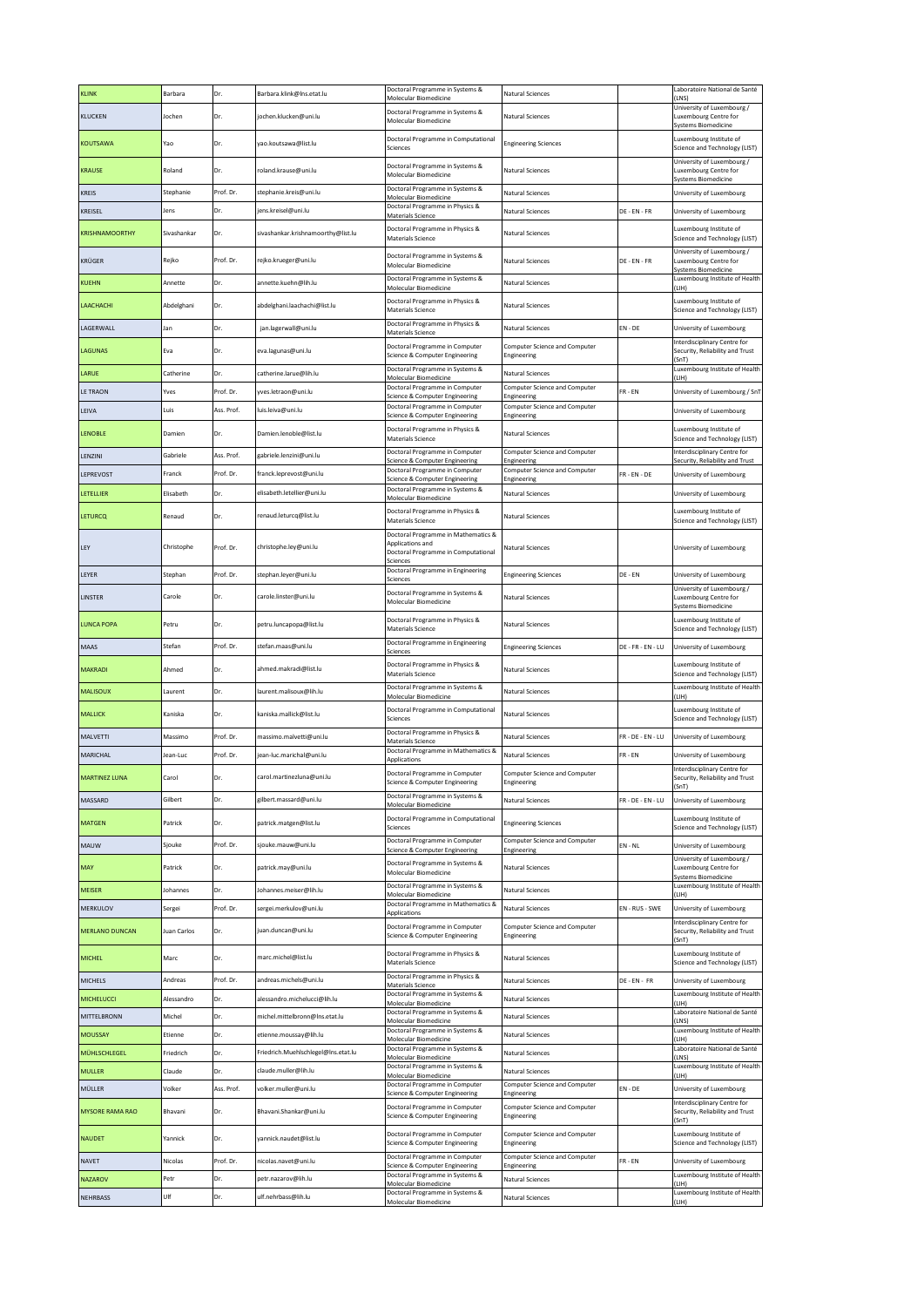| <b>NICLOU</b>        | Simone              | Dr.              | simone.niclou@lih.lu                                 | Doctoral Programme in Systems &<br>Molecular Biomedicine                                                          | <b>Natural Sciences</b>                                                            |                             | Luxembourg Institute of Health<br>(LIH)                                           |
|----------------------|---------------------|------------------|------------------------------------------------------|-------------------------------------------------------------------------------------------------------------------|------------------------------------------------------------------------------------|-----------------------------|-----------------------------------------------------------------------------------|
| NOURDIN              | Ivan                | Prof. Dr.        | ivan.nourdin@uni.lu                                  | Doctoral Programme in Mathematics &<br>Applications                                                               | Natural Sciences                                                                   | $FR - EN$                   | University of Luxembourg                                                          |
| ODENBREIT            | Christoph           | Prof. Dr.        | christoph.odenbreit@uni.lu                           | Doctoral Programme in Engineering<br>Sciences                                                                     | <b>Engineering Sciences</b>                                                        | DE - EN - FR                | University of Luxembourg                                                          |
| OLBRICH              | Martin              | Prof. Dr.        | martin.olbrich@uni.lu                                | Doctoral Programme in Mathematics &<br>Applications                                                               | Natural Sciences                                                                   | EN - DE                     | University of Luxembourg                                                          |
| OLIVARES MENDEZ      | Miguel Angel        | Ass. Prof.       | miguel.olivaresmendez@uni.lu                         | Doctoral Programme in Computer<br>Science & Computer Engineering                                                  | <b>Computer Science and Computer</b><br>Engineering                                | ΕN                          | Interdisciplinary Centre for<br>Security, Reliability and Trust<br>(SnT)          |
| OLLERT               | Markus              | Dr.              | markus.ollert@lih.lu                                 | Doctoral Programme in Systems &<br>Molecular Biomedicine                                                          | Natural Sciences                                                                   |                             | Luxembourg Institute of Health<br>(LIH)                                           |
| <b>OMRANI</b>        | Hichem              | Dr.              | hichem.omrani@liser.lu                               | Doctoral Programme in Computer<br>Science & Computer Engineering                                                  | Computer Science and Computer<br>Engineering                                       |                             | Luxembourg Institute of Socio-<br>Economic Research (LISER)                       |
| OSTASZEWSKI          | Marek               | Dr.              | marek.ostaszewski@uni.lu                             | Doctoral Programme in Systems &<br>Molecular Biomedicine                                                          | <b>Natural Sciences</b>                                                            |                             | University of Luxembourg                                                          |
| OTTERSTEN            | Bjorn               | Prof. Dr.        | bjorn.ottersten@uni.lu                               | Doctoral Programme in Computer<br>Science & Computer Engineering                                                  | Computer Science and Computer<br>Engineering                                       | FN                          | Interdisciplinary Centre for<br>Security, Reliability and Trust<br>(SnT)          |
| PAGGETTI             | Jérôme              | Dr.              | Jerome.paggetti@lih.lu                               | Doctoral Programme in Systems &<br>Molecular Biomedicine                                                          | Natural Sciences                                                                   |                             | Luxembourg Institute of Health<br>(LIH)                                           |
| PALATTELLA           | Maria Rita          | Dr.              | mariarita.palattella@list.lu                         | Doctoral Programme in Computer<br>Science & Computer Engineering                                                  | Computer Science and Computer<br>Engineering                                       |                             | Luxembourg Institute of<br>Science and Technology (LIST)                          |
| PANG                 | Jun                 | Dr.              | jun.pang@uni.lu                                      | Doctoral Programme in Computer<br>Science & Computer Engineering                                                  | Computer Science and Computer                                                      |                             | University of Luxembourg                                                          |
| PAPADAKIS            | Michail             | Ass. Prof.       | michail.papadakis@uni.lu                             | Doctoral Programme in Computer                                                                                    | Engineering<br>Computer Science and Computer                                       | EN                          | University of Luxembourg / SnT                                                    |
| PARLIER              | Hugo                | Prof. Dr.        | hugo.parlier@uni.lu                                  | Science & Computer Engineering<br>Doctoral Programme in Mathematics &                                             | Engineering<br><b>Natural Sciences</b>                                             | $EN - FR$                   | University of Luxembourg                                                          |
| PASCUAL GARCIA       | César               | Dr.              | cesar.pascual@list.lu                                | Applications<br>Doctoral Programme in Physics &<br>Materials Science                                              | Natural Sciences                                                                   |                             | Luxembourg Institute of<br>Science and Technology (LIST)                          |
|                      |                     |                  |                                                      | Doctoral Programme in Computer                                                                                    | Computer Science and Computer                                                      |                             | Interdisciplinary Centre for                                                      |
| PASTORE              | Fabrizio            | Ass. Prof.       | fabrizio.pastore@uni.lu                              | Science & Computer Engineering                                                                                    | Engineering                                                                        |                             | Security, Reliability and Trust<br>(SnT)                                          |
| PECCATI              | Giovanni            | Prof. Dr.        | giovanni.peccati@uni.lu                              | Doctoral Programme in Mathematics &<br>Applications                                                               | Natural Sciences                                                                   | $EN - IT - FR$              | University of Luxembourg                                                          |
| PEREZ BERCOFF        | Danielle            | Dr.              | danielle.perezbercoff@lih.lu                         | Doctoral Programme in Systems &<br>Molecular Biomedicine                                                          | <b>Natural Sciences</b>                                                            |                             | Luxembourg Institute of Health<br>(L H)                                           |
| PERUCCA              | Antonella           | Prof. Dr.        | antonella.perucca@uni.lu                             | Doctoral Programme in Mathematics &<br><b>Applications</b>                                                        | Natural Sciences                                                                   | EN-DE-FR-IT                 | University of Luxembourg                                                          |
| PETERS               | Bernhard            | Prof. Dr.        | bernhard.peters@uni.lu                               | Doctoral Programme in Computational<br>Sciences                                                                   | <b>Engineering Sciences</b>                                                        | DE - EN - FR - SP<br>$\cup$ | University of Luxembourg                                                          |
| PFISTER              | Laurent             | Dr.              | laurent.pfister@list.lu                              | Doctoral Programme in Computational                                                                               | <b>Engineering Sciences</b>                                                        | DE-EN-FR                    | Luxembourg Institute of                                                           |
| PHILIPP              | Patrick             | Dr.              | patrick.philipp@list.lu                              | Sciences<br>Doctoral Programme in Physics &                                                                       | Natural Sciences                                                                   |                             | Science and Technology (LIST)<br>Luxembourg Institute of                          |
|                      |                     |                  |                                                      | Materials Science<br>Doctoral Programme in Engineering                                                            |                                                                                    |                             | Science and Technology (LIST)                                                     |
| PLAPPER              | Peter               | Prof. Dr.        | peter.plapper@uni.lu                                 | Sciences                                                                                                          | <b>Engineering Sciences</b>                                                        | DE - EN – FR - LU           | University of Luxembourg                                                          |
| PODOLSKIJ            | Mark                | Dr.              | mark.podolskij@uni.lu                                | Doctoral Programme in Mathematics &<br>Applications                                                               | Natural Sciences                                                                   |                             | University of Luxembourg                                                          |
| POLESEL              | Jérôme              | Dr.              | jerome.polesel@list.lu                               | Doctoral Programme in Physics &<br>Materials Science                                                              | Natural Sciences                                                                   |                             | Luxembourg Institute of<br>Science and Technology (LIST)                          |
| POLETTINI            | Matteo              | Dr.              | matteo.polettini@uni.lu                              | Doctoral Programme in Physics &<br><b>Materials Science</b>                                                       | Natural Sciences                                                                   |                             | University of Luxembourg                                                          |
| POLTAVSKYI           | Igor                | Dr.              | igor.poltavskyi@uni.lu                               | Doctoral Programme in Physics &<br>Materials Science                                                              | <b>Natural Sciences</b>                                                            |                             | University of Luxembourg                                                          |
| PONCIN               | Norbert             | Prof. Dr.        | norbert.poncin@uni.lu                                | Doctoral Programme in Mathematics &<br>Applications                                                               | <b>Natural Sciences</b>                                                            | $EN - FR - DE - LU$         | University of Luxembourg                                                          |
|                      |                     |                  |                                                      |                                                                                                                   |                                                                                    |                             |                                                                                   |
| <b>PROPER</b>        | Henderik            | Prof. Dr.        | erik.proper@list.lu                                  | Doctoral Programme in Computer<br>Science & Computer Engineering                                                  | Computer Science and Computer<br>Engineering                                       |                             | Luxembourg Institute of<br>Science and Technology (LIST)                          |
| PRUSKI               | Cédric              | Dr.              | cedric.pruski@list.lu                                | Doctoral Programme in Computer<br>Science & Computer Engineering                                                  | Computer Science and Computer<br>Engineering                                       |                             | Luxembourg Institute of<br>Science and Technology (LIST)                          |
| <b>QUINTANA</b>      | Roberto             | Dr.              | Roberto.quintana@list.lu                             | Doctoral Programme in Physics &<br>Materials Science                                                              | <b>Natural Sciences</b>                                                            |                             | Luxembourg Institute of<br>Science and Technology (LIST)                          |
| REDINGER             | Alex                | Prof. Dr.        | alex.redinger@uni.lu                                 | Doctoral Programme in Physics &                                                                                   | Natural Sciences                                                                   | tbd                         | University of Luxembourg                                                          |
| <b>OTHKUGEL</b>      | Steffen             | Ass. Prof.       | steffen.rothkugel@uni.lu                             | Materials Science<br>Doctoral Programme in Computer                                                               | Computer Science and Computer                                                      | N - DE                      | University of Luxembourg                                                          |
|                      |                     |                  |                                                      | Science & Computer Engineering<br>Doctoral Programme in Physics &                                                 | Engineering                                                                        |                             | Luxembourg Institute of                                                           |
| <b>RUCH</b>          | David               | Dr.              | david.ruch@list.lu                                   | Materials Science<br>Doctoral Programme in Computer                                                               | Natural Sciences<br>Computer Science and Computer                                  |                             | Science and Technology (LIST)                                                     |
| RYAN                 | Peter               | Prof. Dr.        | peter.ryan@uni.lu                                    | Science & Computer Engineering                                                                                    | Engineering                                                                        | $EN - FR$                   | University of Luxembourg / SnT                                                    |
| SACHAU               | Jürgen              | Prof. Dr.        | uergen.sachau@uni.lu                                 | Doctoral Programme in Computer<br>Science & Computer Engineering<br>Doctoral Programme in Engineering<br>Sciences | Computer Science and Computer<br><b>Engineering and</b><br>Sciences de l'Ingénieur | DE - EN - FR                | University of Luxembourg                                                          |
| <b>SANCHEZ LOPEZ</b> | Jose Luis           | Dr.              | joseluis.sanchezlopez@uni.lu                         | Doctoral Programme in Computer<br>Science & Computer Engineering                                                  | <b>Engineering Sciences</b>                                                        |                             | Interdisciplinary Centre for<br>Security, Reliability and Trust                   |
| SAUTER               | Thomas              | Prof. Dr.        | thomas.sauter@uni.lu                                 | Doctoral Programme in Systems &                                                                                   | Natural Sciences                                                                   | EN - DE                     | (SnT)<br>University of Luxembourg                                                 |
|                      | Giusy               |                  |                                                      | <b>Molecular Biomedicine</b><br>Doctoral Programme in Physics &                                                   |                                                                                    |                             |                                                                                   |
| SCALIA               | Markus              | Dr.              | giusy.scalia@uni.lu<br>markus.schaefer@uni.lu        | Materials Science<br>Doctoral Programme in Engineering                                                            | Natural Sciences                                                                   |                             | University of Luxembourg                                                          |
| SCHÄFER              |                     | Prof. Dr.        |                                                      | Sciences<br>Doctoral Programme in Systems &                                                                       | <b>Engineering Sciences</b>                                                        | FR - EN - DE                | University of Luxembourg                                                          |
| SCHAFFNER-RECKINGER  | Elisabeth           | Dr.              | elisabeth.schaffner@uni.lu                           | Molecular Biomedicine<br>Doctoral Programme in Mathematics &                                                      | <b>Natural Sciences</b>                                                            |                             | University of Luxembourg                                                          |
| <b>SCHEROTZKE</b>    | Sarah               | Dr.              | sarah.scherotzke@uni.lu                              | Applications<br>Doctoral Programme in Mathematics &                                                               | Natural Sciences                                                                   | DE - EN                     | University of Luxembourg                                                          |
| SCHLENKER<br>SCHMIDT | Jean-Marc<br>Daniel | Prof. Dr.<br>Dr. | jean-marc.schlenker@uni.lu<br>daniel.schmidt@list.lu | Applications<br>Doctoral Programme in Physics &                                                                   | Natural Sciences<br><b>Natural Sciences</b>                                        | FR - EN - (DE)              | University of Luxembourg<br>Luxembourg Institute of                               |
|                      |                     |                  |                                                      | Materials Science<br>Doctoral Programme in Physics &                                                              |                                                                                    |                             | Science and Technology (LIST)                                                     |
| SCHMIDT              | Thomas              | Prof. Dr.        | thomas.schmidt@uni.lu                                | Materials Science                                                                                                 | Natural Sciences                                                                   | DE - EN                     | University of Luxembourg<br>University of Luxembourg /                            |
| SCHNEIDER            | Jochen              | Dr.              | jochen.schneider@uni.lu                              | Doctoral Programme in Systems &<br>Molecular Biomedicine                                                          | Natural Sciences                                                                   |                             | Luxembourg Centre for<br><b>Systems Biomedicine</b><br>University of Luxembourg / |
| SCHNEIDER            | Reinhard            | Dr.              | reinhard.schneider@uni.lu                            | Doctoral Programme in Systems &<br>Molecular Biomedicine                                                          | Natural Sciences                                                                   |                             | Luxembourg Centre for<br><b>Systems Biomedicine</b>                               |
| SCHOLZEN             | Frank               | Prof. Dr.        | frank.scholzen@uni.lu                                | Doctoral Programme in Engineering<br>Sciences                                                                     | <b>Engineering Sciences</b>                                                        | DE - EN - FR - LU           | University of Luxembourg                                                          |
| SCHOMMER             | Christoph           | Ass. Prof.       | christoph.schommer@uni.lu                            | Doctoral Programme in Computer<br>Science & Computer Engineering                                                  | Computer Science and Computer<br>Engineering                                       | EN - DE                     | University of Luxembourg                                                          |
| SCHWAMBORN           | Jens                | Prof. Dr.        | jens.schwamborn@uni.lu                               | Doctoral Programme in Systems &<br>Molecular Biomedicine                                                          | <b>Natural Sciences</b>                                                            | DE - EN                     | University of Luxembourg /<br>Luxembourg Centre for<br><b>Systems Biomedicine</b> |
| SCHYMANSKI           | Stanislaus          | Dr.              | stanislaus.schymanski@list.lu                        | Doctoral Programme in Computational<br>Sciences                                                                   | <b>Engineering Sciences</b>                                                        |                             | Luxembourg Institute of<br>Science and Technology (LIST)                          |
| SCHYMANSKI           | Emma                | Dr.              | emma.schymanski@uni.lu                               | Doctoral Programme in Systems &<br>Molecular Biomedicine                                                          | Natural Sciences                                                                   |                             | University of Luxembourg /<br>Luxembourg Centre for<br>Systems Biomedicine        |